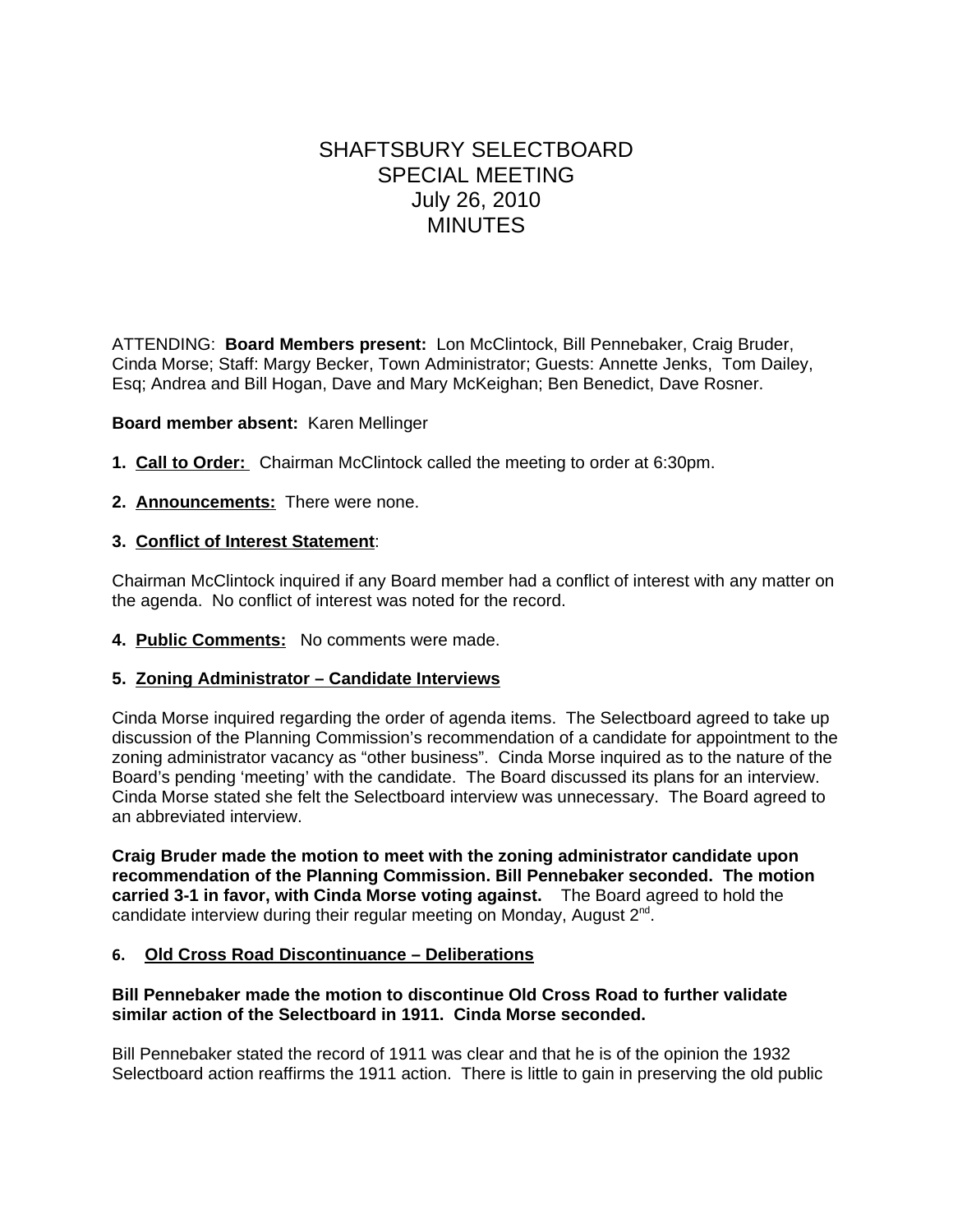right-of-way, and the expense to the Town would be large. The road under consideration is just a fragment of a road.

Cinda Morse stated her agreement, noting the Town has confirmed alternate access to the cemetery. Craig Bruder stated he could not identify any "public good" that would be addressed by preserving the road, since there is cemetery access over Sugar House Road.

Lon McClintock stated disagreement regarding the conclusiveness of the 1932 Selectboard action, noting the action was not a 'statement' and therefore could not help clarify the 1911 Selectboard action. He stated the usefulness of the old road has expired, part of the road has become overgrown and is a heavily wooded section, and the old right-of-way is almost a nuisance to present landowners. He further stated the Selectboard's action is to provide finality.

Bill Pennebaker acknowledged the small public benefit of recreational use of the old road.

# **Action: The vote carried 4 – 0 in favor of discontinuance of 'an Old Cross Road'.**

## **7. New Personnel Policies – Compensation & Benefits Discussions**

The Board continued discussion of proposed personnel policies with regards to holiday pay, scheduled holidays, payment of overtime versus accrual of comp time, the addition of dental insurance, sick time "buy back", and earned sick/personal time. The Board agreed to further research short-term disability policies and life insurance coverage.

# **8. Approval of Warrants**

PAYROLL WARRANT PR#3 IN THE AMOUNT OF \$7,569.05.

# **Craig Bruder made the motion to approve payroll warrant PR#3 in the amount of \$7,569.05. Bill Pennebaker seconded. Motion carried 4-0.**

CHECK WARRANT #W5 IN THE AMOUNT OF \$4,575.83.

**Cinda Morse made the motion to approve check warrant #W5 in the amount of \$4,575.83. Craig Bruder seconded. Motion carried 4-0.**

CHECK WARRANT #W3 IN THE AMOUNT OF \$62,500 for down payment on 2010 grader.

**Craig Bruder made the motion to approve check warrant #W3 in the amount of \$62,500. Bill Pennebaker seconded. Motion carried 4-0.**

**9. Approval of Minutes:** Approval of July 12, 19, 26 minutes was tabled until next meeting.

**10. Other business:** The Board agreed to a personnel work session on August 16<sup>th</sup>.

**11. Adjournmenta; Cinda Morse made the motion to adjourn at 8:35pm. Craig Bruder seconded. Motion carried unanimously.**

Submitted by Margy Becker